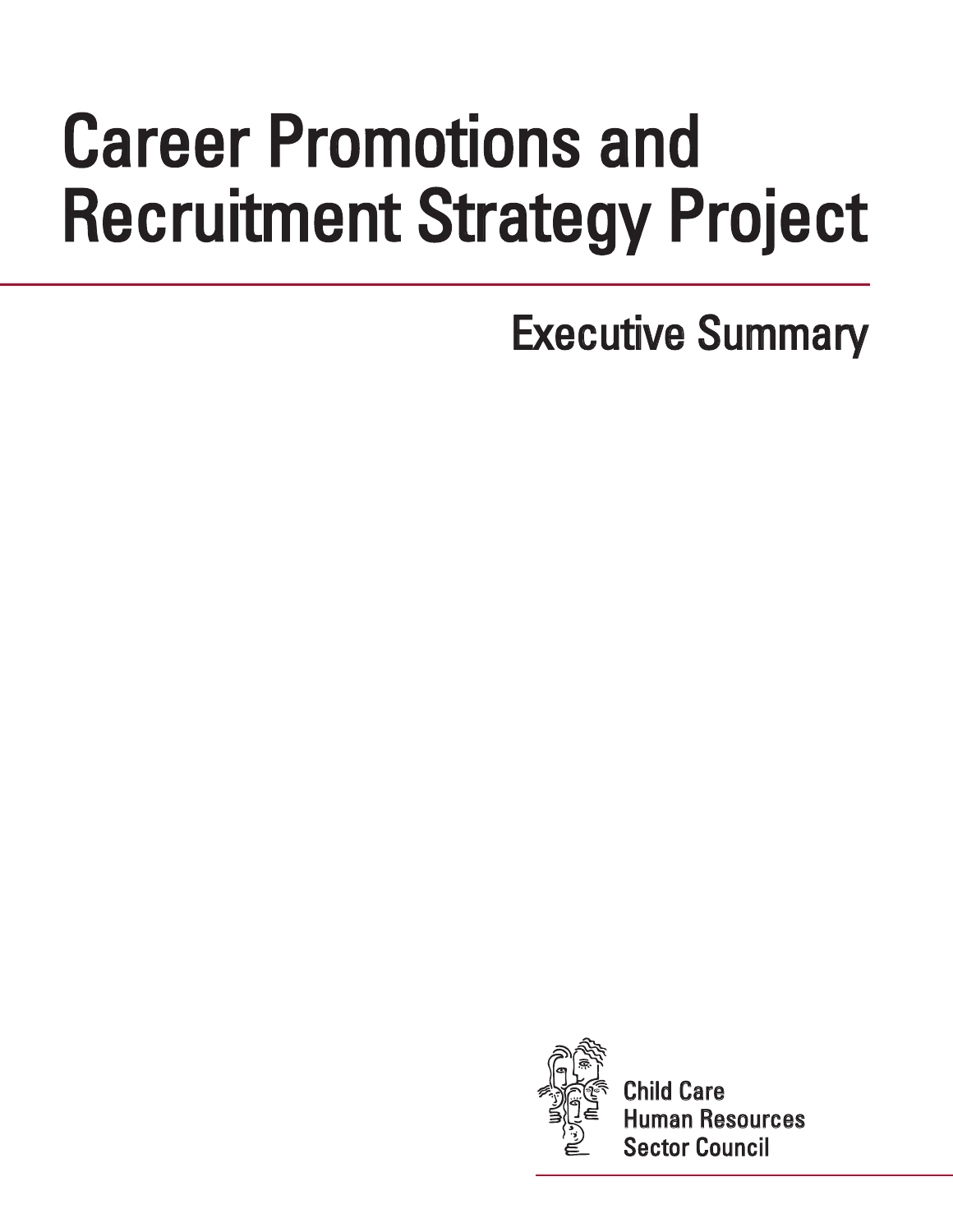The Career Promotions and Recruitment Strategy project was created by the Child Care Human Resources Sector Council (CCHRSC) and funded by Human Resources and Skills Development Canada.

# **1.0 Introduction**

Many studies, including the child care labour market update study, *Working for Change*, have documented the recruitment and retention challenges facing Canada's early learning and child care sector.The Career Promotions and Recruitment Strategy project is one part of the multi-pronged response needed to deal with these challenges. As the organization dedicated to addressing sectoral human resource issues, the Child Care Human Resources Sector Council (CCHRSC) recognized the need for a strategy that would identify ways to:

- *promote early childhood education as a valuable and viable career option; and*
- *encourage the pursuit of skills development and enhanced training among the existing workforce.*

Blueprint Public Relations was engaged in early 2006 to research and create a strategy to meet those objectives. Research was conducted throughout 2006 in order to:

- identify the most appropriate *target audiences* for promotional activities;
- develop *viable messages* about the rewards and benefits of jobs in the sector; and
- create an *action plan* to promote careers in early childhood education.

This document features highlights of that research and the related recommendations.

# **2.0 Research Methodology**

Specific research conducted to achieve the project's goals included the following:

#### **A literature review**

The purpose of the literature review was to gather information on existing career awareness tools for the sector and help identify target audiences for the strategy. The review looked at all literature relevant to career promotion, and recruitment and retention in the sector, including:

- reports such as *Working for Change and Early Childhood Education and Care in Canada 2004*; and
- print material, web sites, and strategies developed by individual provinces/ territories and regions to promote awareness of careers in early childhood education.

#### **Key informant/stakeholder interviews**

The stakeholder interviews were designed to:

• identify the sector's human resource issues;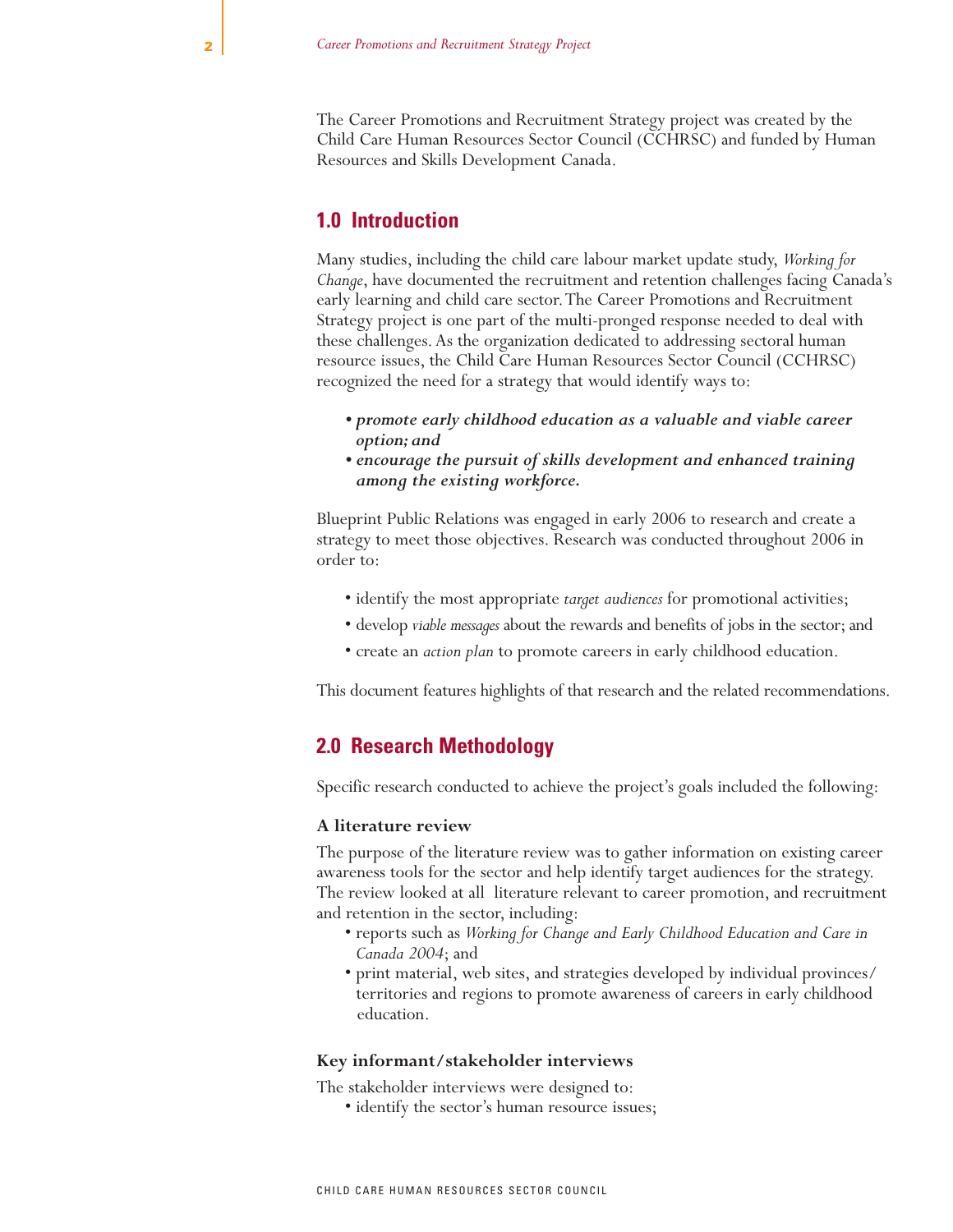- uncover existing or past promotional efforts by government, non-profit organizations, and educational institutions;
- collect information on the benefits of working in the sector; and
- review career promotion strategies and programs used by other sectors.

The 23 stakeholders interviewed included employers, post-secondary educators, provincial/territorial government representatives, representatives of national and provincial child care and labour organizations, immigrant counsellors and researchers. Every province and territory was represented.

#### **Focus groups**

A total of 14 focus groups were held to:

- understand how jobs in the sector are perceived;
- identify benefits that would increase interest in the sector;
- understand the barriers to entry, including misperceptions about occupations in this sector;
- understand what causes workers to leave the field;
- validate the appeal of benefits/promotional themes; and
- confirm the appropriateness of the target audiences identified by the literature review and stakeholder interviews.

Focus group participants included key influencers and potential sources of recruitment for the sector. Specifically, focus groups were conducted with:

- early childhood educators working in the field less than 3 years, including students and those doing co-op placements or practicums;
- child care workers with at least 5 years experience, including administrators;
- former child care workers who had left the field, but were still in the labour force;
- career counsellors, such as employment counsellors, school or guidance counsellors, and counsellors at community colleges;
- recent immigrants with interest, experience or training in child care, education, or related fields; and
- "career changers" who were unemployed or underemployed, considering a new line of work, or re-entering the labour force after having children but without specific career plans and without post-secondary training.

#### **What we found**

The research findings paint a picture of the early learning and child care environment as it relates to recruitment, retention and professional development. When developing a career promotions plan, understanding the environment in which the plan will be implemented in helps determine appropriate positioning, key messages, and how and when to communicate with target audiences.

This document summarizes the environment in a series of statements, and provides the communications implications behind each statement.The document focuses solely on aspects of the environment that have an impact on communications/ promotions activity.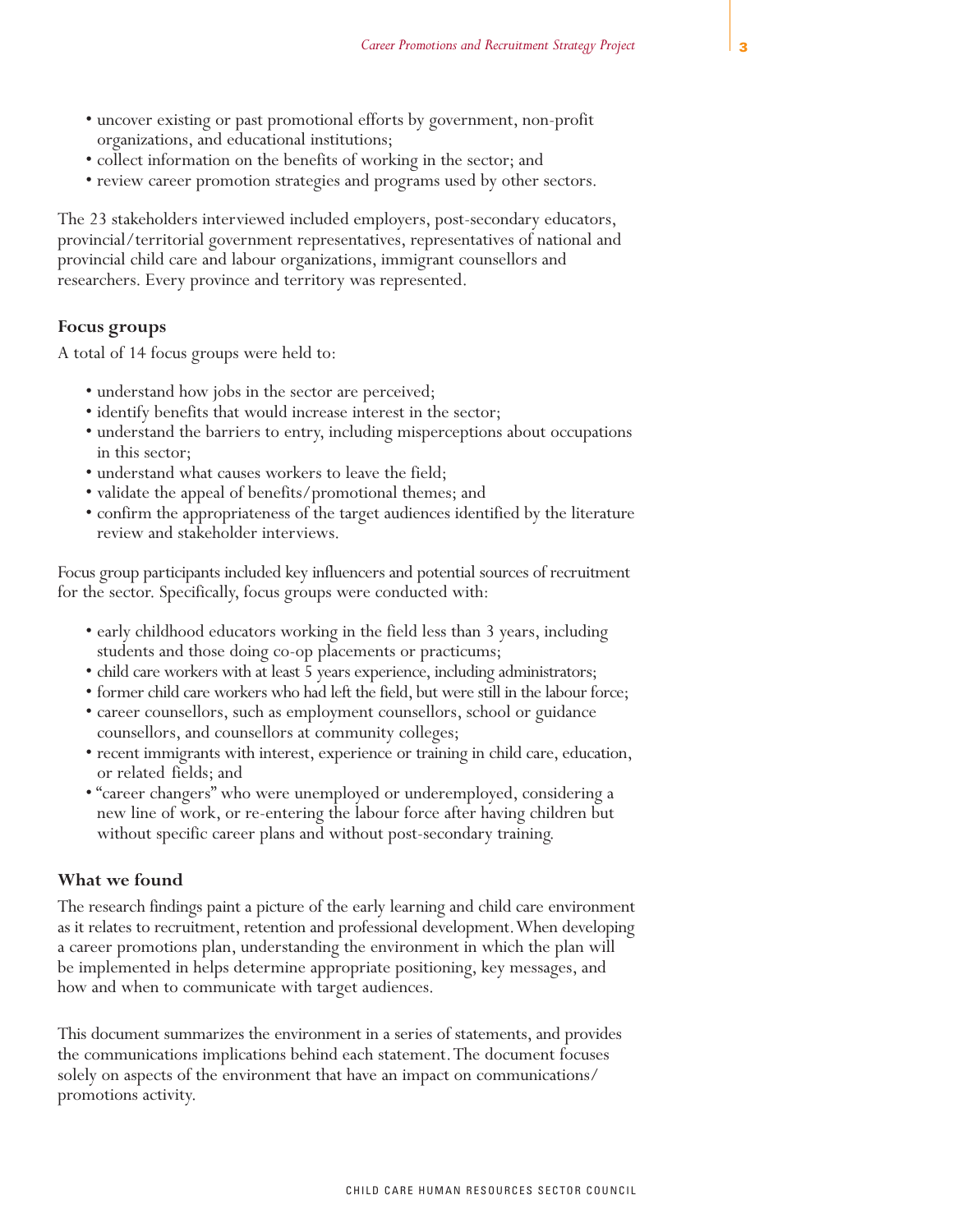# **3.0 The current child care environment**

## *There are a wide variety of child care arrangements and regulations governing staff qualifications in the child care sector.*

Child care in Canada (for ages birth to 12) is largely a decentralized patchwork of services and programs, regulated by the provinces and territories. Despite federal/ provincial/territorial investments, child care is funded primarily by parents. Child care arrangements vary across Canada and include licensed child care centres; regulated home care; and nursery, preschool and school age programs. Many children are also in unregulated child care arrangements in individuals' homes. The variety of child care arrangements means there are also a wide range of employment arrangements and requirements for those who work in the sector.

The regulations around staff qualifications vary by province and territory. For example:

- In New Brunswick, only one out of every four child care centre staff is required to have an early childhood educator (ECE) designation.This makes it possible for untrained individuals to work alongside ECEs.
- In Ontario, at least one staff person in each group of children must have their ECE.
- In Saskatchewan, all workers in child care centres<sup>1</sup> must have their level 1 ECE. (There are three ECE levels in Saskatchewan.<sup>2</sup>)
- In Quebec, centers can have «educators» with no educational qualifications who work alongside fully qualified éducatrices. Currently, provincial regulations require that two out of three educators have an ECE qualification.

COMMUNICATIONS IMPLICATIONS: Diverse child care and employment arrangements and regulations around staff qualifications make it challenging to cohesively promote the sector as a career choice.The range of staffing rules for a regulated child care program must be considered when determining the target audiences for a career promotions strategy.

#### *The training levels required to work in regulated child care vary widely by province and territory.*

Regulated child care spaces require ECEs with certain levels of training; training requirements vary by province and territory. For example, in New Brunswick, students can obtain an ECE after one year of training. In Ontario, obtaining an ECE involves completing a two-year program at a community college. British Columbia has three categories of ECE; the most basic requires a year of formal training and 500 hours of supervised work experience.<sup>3</sup>

Training requirements can make it difficult for older workers such as career changers and new Canadians to consider entering the early childhood education sector.They often find it difficult to combine going to school with their current work and family obligations. (This issue is explored in more detail in Section 6.)

Who work for 65 hours per month or more in the centre.

<sup>2</sup> Early Childhood Education and Care in Canada 2004, Martha Friendly and Jane Beach; pages 74 and 104.

Ibid, page 132.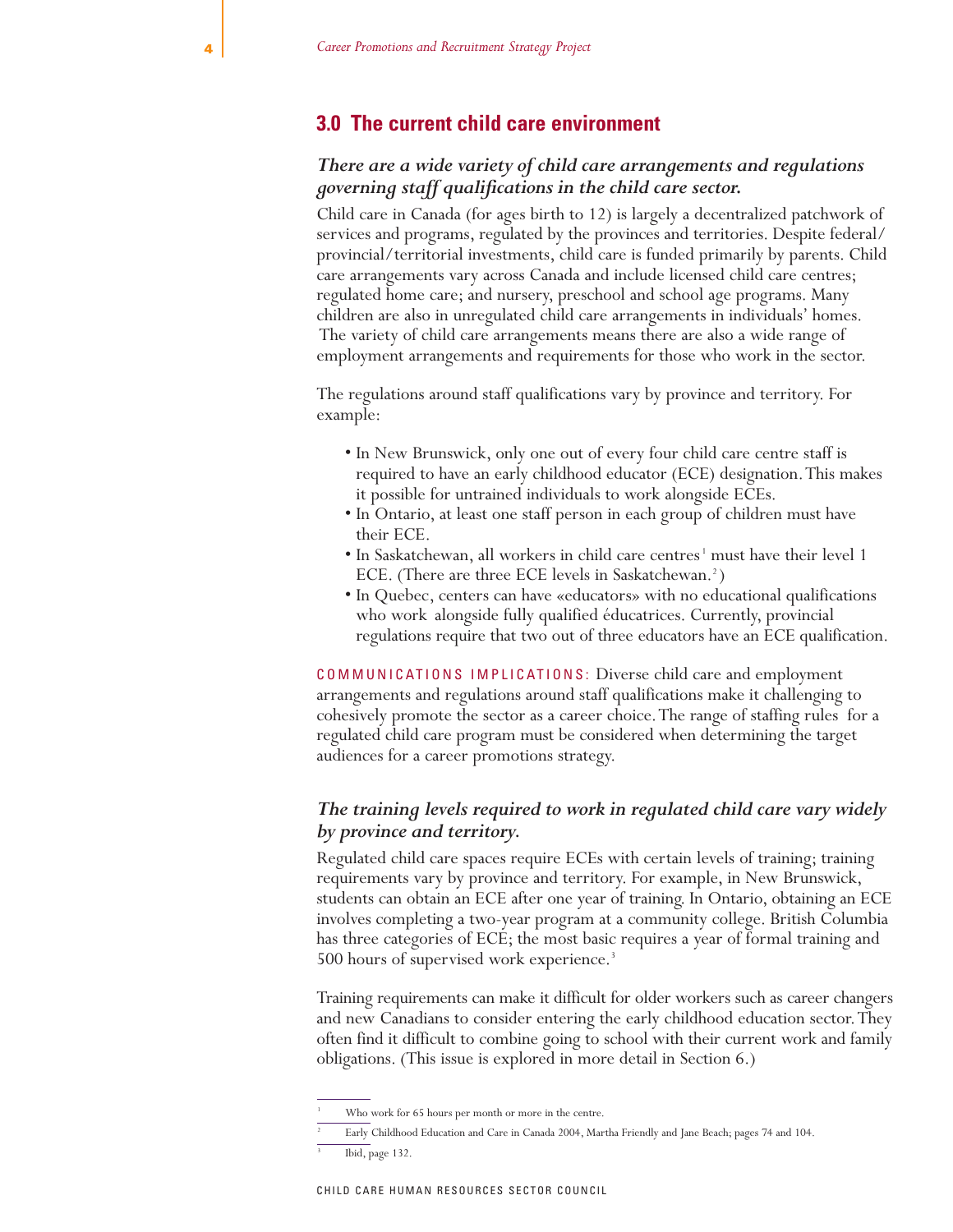COMMUNICATIONS IMPLICATIONS: A career promotions initiative must take regional training differences into account, and address the issue of access so as to set realistic expectations among target audiences about entering the profession.

# **4.0 The current child care workforce**

#### *Child care workers in Canada are as diverse as their work situations.*

The child care labour market update study, *Working for Change*, provides a valuable snapshot of the regulated child care workforce. Most of those who work in child care (96 per cent) are women. Out of approximately 137,000 ECEs and assistants, 44,000 work at home while 93,000 work elsewhere (for example, in a child care centre or nursery school). ECEs and assistants have more education than the general population, but their wages are very low — about half the national average for all occupations.They are also ethnically diverse, reflecting general population and immigration trends.

COMMUNICATIONS IMPLICATIONS: Identifying the characteristics of the current workforce is critical to developing meaningful strategies and key messages.

# *Many child care workers are not part of a formal organizational structure.*

Many child care workers do not belong to professional organizations or unions and are therefore difficult to reach.<sup>4</sup> As an example, about 92,000 workers are considered babysitters, nannies or parents' helpers. This group is largely unregulated and very difficult to reach.

COMMUNICATIONS IMPLICATIONS: Many who work in the sector will be challenging to reach, an important consideration when creating strategies to promote professional development activities.

## *The generally low wages and poor benefits in the sector have a negative impact on every aspect of the working environment.*

Difficulties in recruitment and retention are clearly linked to the low compensation levels in early childhood education.

The exception to this is in Quebec, where the early childhood education system receives strong financial and regulatory support from the provincial government, and workers are relatively well-paid.

COMMUNICATIONS IMPLICATIONS: There is no doubt that low wages and benefits detract from the sector's attractiveness as a career option. However, addressing the issues affecting compensation is outside the scope of a communications strategy for career promotion. Promotion activities for a career in early childhood education must therefore focus on the non-monetary rewards of working in the sector.

Because of the low wages there is a perception that the work is honourable but not a career.

Low wages are a major discourager. After five years of working in the field, [workers] reconsider.

<sup>4</sup> Working for Change, Canada's Child Care Workforce, November 2004, pp. 86-87.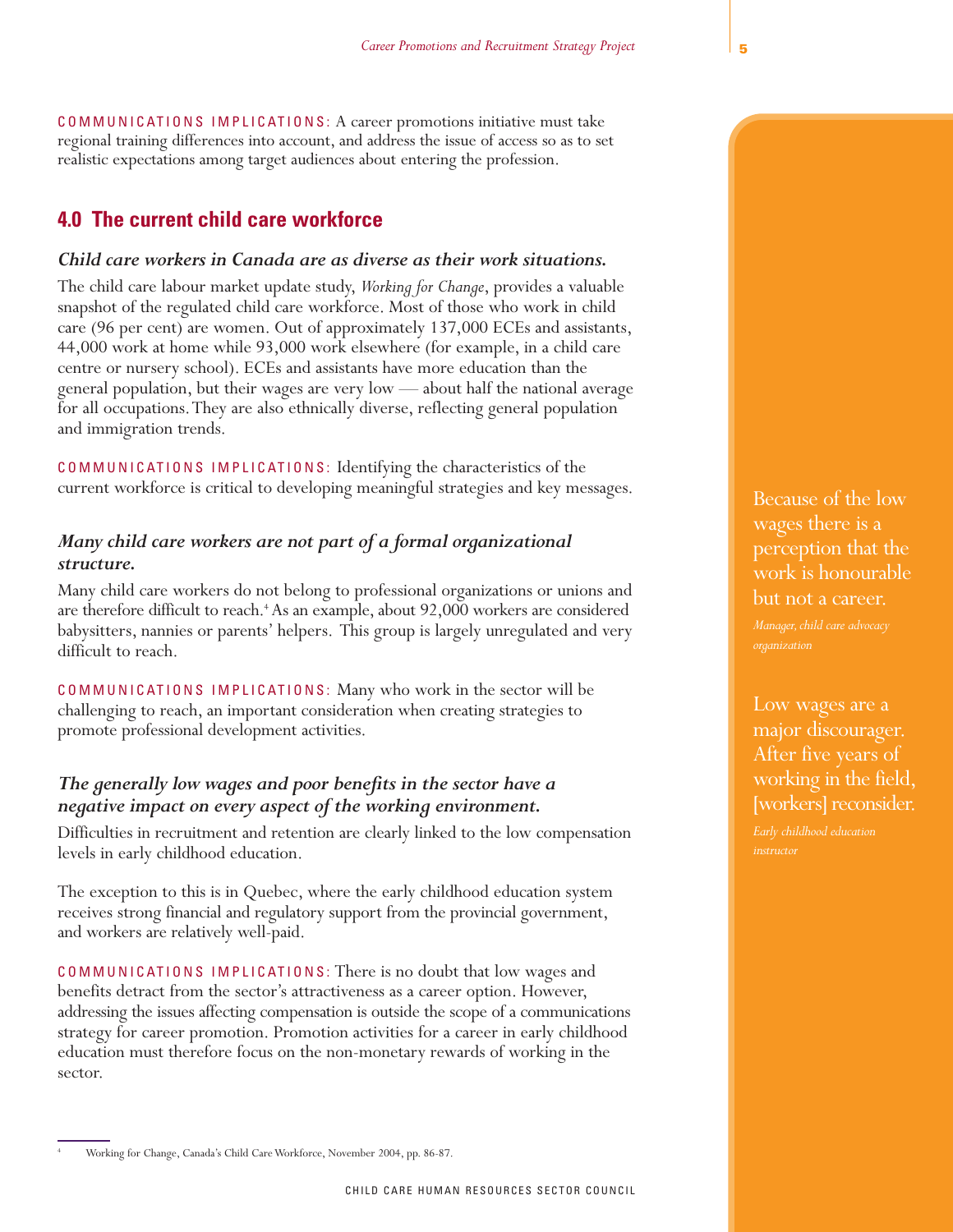I think the biggest misconception... the biggest thing we fight against daily, is that anyone, especially women, can do what we do.

Low value means high turnover in child care centres.

*Early childhood education* 

You are helping educate and nurture the next generation, providing additional benefits to at-risk children and enabling parents to participate in the labour force or to get an education.

# *The public's perceived lack of regard for the profession affects the child care working environment.*

Generally, those who participated in the focus groups and the stakeholder interviews felt that the public does not understand the role of an early childhood educator and therefore does not see the need for specialized training or higher wages. Parents with children in a child care setting tend to have more of an appreciation for those who work in the sector, even if they do not have an entirely accurate view of the work involved. Interestingly, despite the investments that have been made in Quebec's child care system, those working within it have the same concerns around respect and appreciation as their counterparts in other provinces.

COMMUNICATIONS IMPLICATIONS: There is a lack of understanding about what the profession entails, although parents with children in child care are more appreciative of those who work in the sector.There is a definite need to increase understanding of what is involved in early childhood education and the specialized knowledge required.

#### *Early childhood education is not well understood.*

Part of the issue around respect has to do with the fact that those working in the sector feel that early childhood education itself is not well understood. Interviewees and focus group participants highlighted the fact that child care programs benefit the economy by allowing parents to remain in the workforce, and help young children develop to their full potential.

Some respondents said that any recruitment initiative should include messages around the value of child care and its role in society, building on a growing awareness stemming from the media's focus on these issues over the past few years.

COMMUNICATIONS IMPLICATIONS: Whether or not to include messages about the importance of early childhood education itself is a key consideration when developing a career promotions initiative.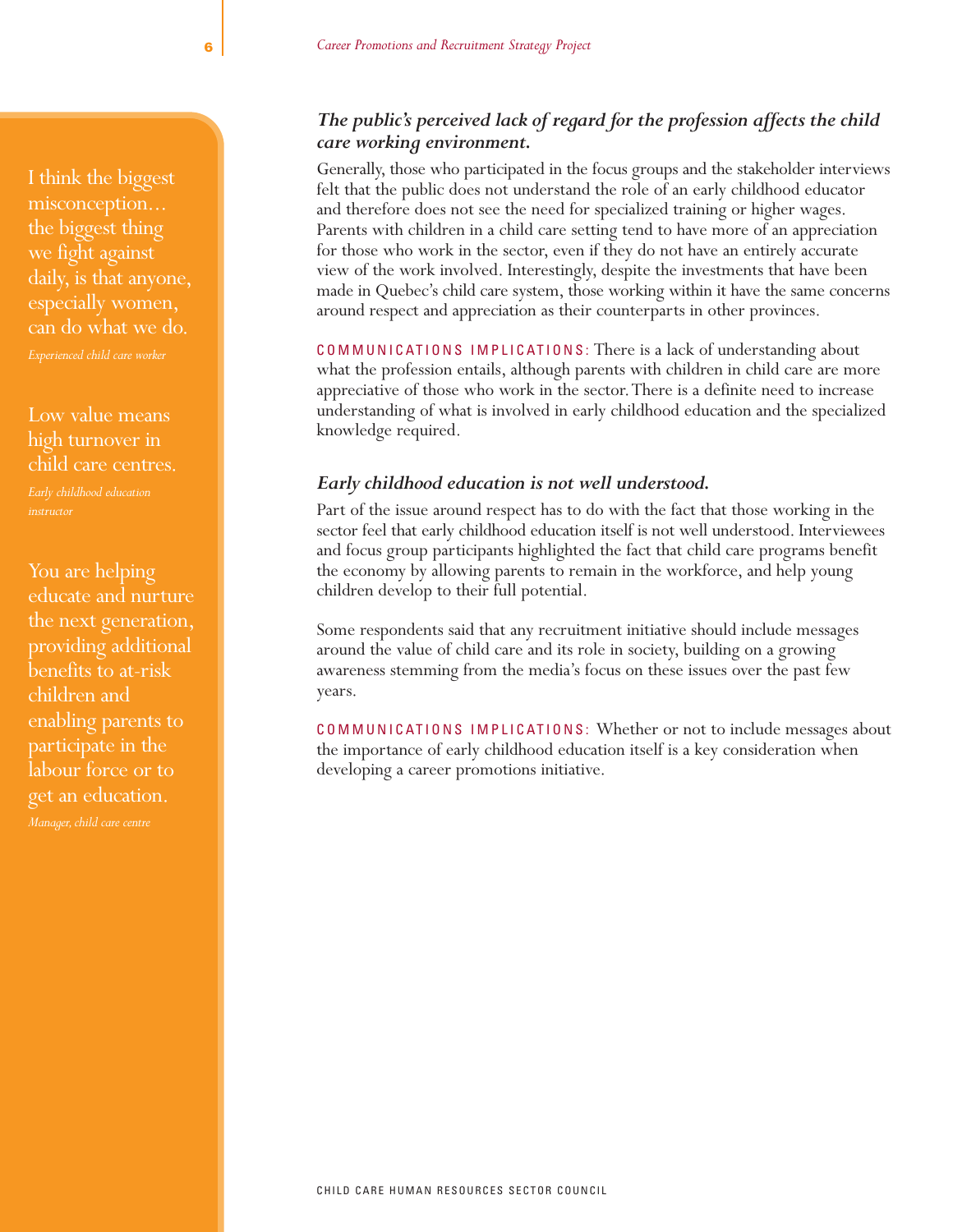# *Those working in the sector find the work highly rewarding.*

Those who work in the child care sector feel their jobs carry significant nonmonetary benefits. Many who participated in the stakeholder interviews and focus groups said their work provided an almost daily sense of accomplishment.They spoke movingly about having a positive impact on individual lives, making the world a better place, and helping people who were disadvantaged.

Even those who have left the field remain positive about the work itself, and said they found tremendous satisfaction in their day-to-day interaction with the children and their families.

COMMUNICATIONS IMPLICATIONS: Clearly, those who work in the sector feel that child care is a meaningful occupation.The work itself and the daily interactions with children were viewed as important benefits and valued more highly than monetary rewards.These findings should be taken into account as key messages are developed.

# *Professional development activities are valued but not formally recognized.*

Child care workers and administrators feel strongly about the value of professional development. However, taking professional development courses is not recognized in a formal manner through increased pay or career advancement. Overall, the lack of resources for professional development or increased pay for increased training is generally attributed to budget constraints. Several focus group participants noted that their employers required staff to take professional training at their own expense and on their own time.

Respondents said that when resources are available, professional development is a priority and provides multiple benefits — for the staff member who takes the training, and for other staff who often benefit when the trainee returns to work and shares the learning.

Professional development was also seen as necessary to improve the skills and knowledge of child care managers. Managers tend to know a great deal about early childhood development, but often lack training in leadership skills.

COMMUNICATIONS IMPLICATIONS: Sharing knowledge, being a member of a recognized professional group, and contributing to a united voice that can promote the value of the education and the profession are key values linked to taking professional development/pursuing an ECE.

Child care is a very rewarding field and the rewards are immediate, concrete and life-long.

I loved how wherever I went ...with each new community, every new population, there was something new to learn from the people and you just connected with all these kids. I loved that and that's what kept me going.

Lack of leadership skills in management is a challenge for the whole sector. People rise up the ranks in child care and then become administrators, but they do not have significant training in leadership, so there is less skill in program development, for example.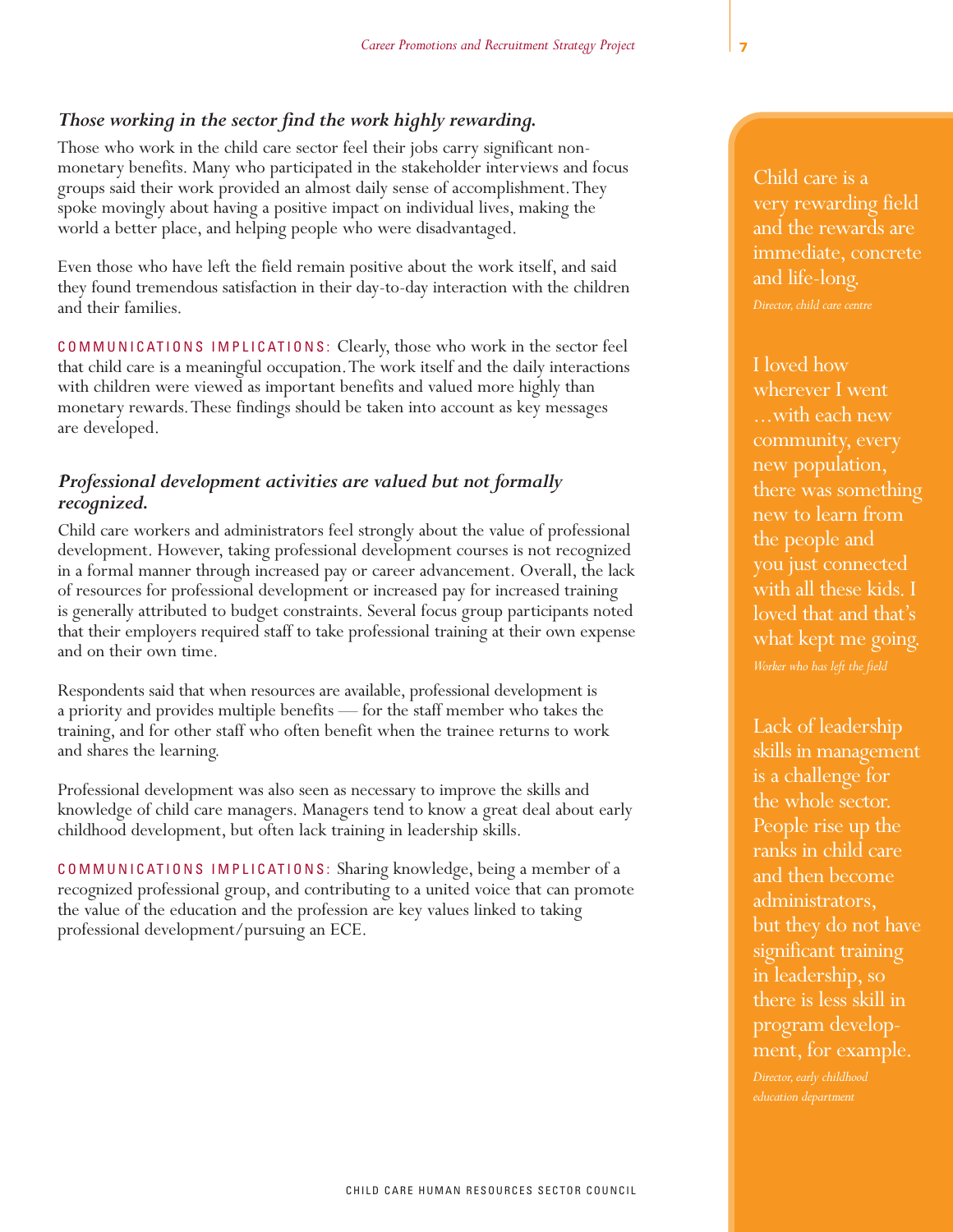Most of us [who] enter the child care field want to make a difference, and have an impact particularly on those at-risk children and children with special needs.

I had two young cousins that were going to a preschool and I started doing some volunteer work there, just trying to get a bit of an idea of where I wanted to end up. I just really, really enjoyed that experience and found out about the ECE program...

# **5.0 Entering the field**

#### *Child care workers see their profession as a vocation.*

Many respondents said they saw their work as a "calling" or vocation, while others were drawn to the sector thanks to previous positive experiences with children. Their decision to enter the field was not influenced by information on working conditions, pay, benefits or career progression.They simply enjoyed working with children, were good at it as evidenced by their previous experience and felt this was the role for them. Many had not been aware of child care as a formal occupation, with college training programs and certification.

COMMUNICATIONS IMPLICATIONS: The depth of feeling that child care workers have for their profession, and the fact that many see their work as vital and important, should influence messaging in a career promotions plan.

These findings also point to the need to increase understanding of child care as a formal occupation with college training programs and certification. In addition, the importance of hands-on experience as a catalyst to choosing child care as a career should be a consideration as career promotions strategies are developed.

# Child care workers, like workers in other sectors, rely primarily on family *and friends for career information.*

Most participants indicated they turned to their friends and family when deciding on their career direction, and relied less on formal career information programs. This finding is similar to research findings in other sectors.<sup>5</sup> Career searchers also use the Internet, print materials and career counsellors, but it is family and friends who have the most influence and credibility, even if they don't always have accurate information.

Please see section five for more information on career promotions campaigns run by other sectors.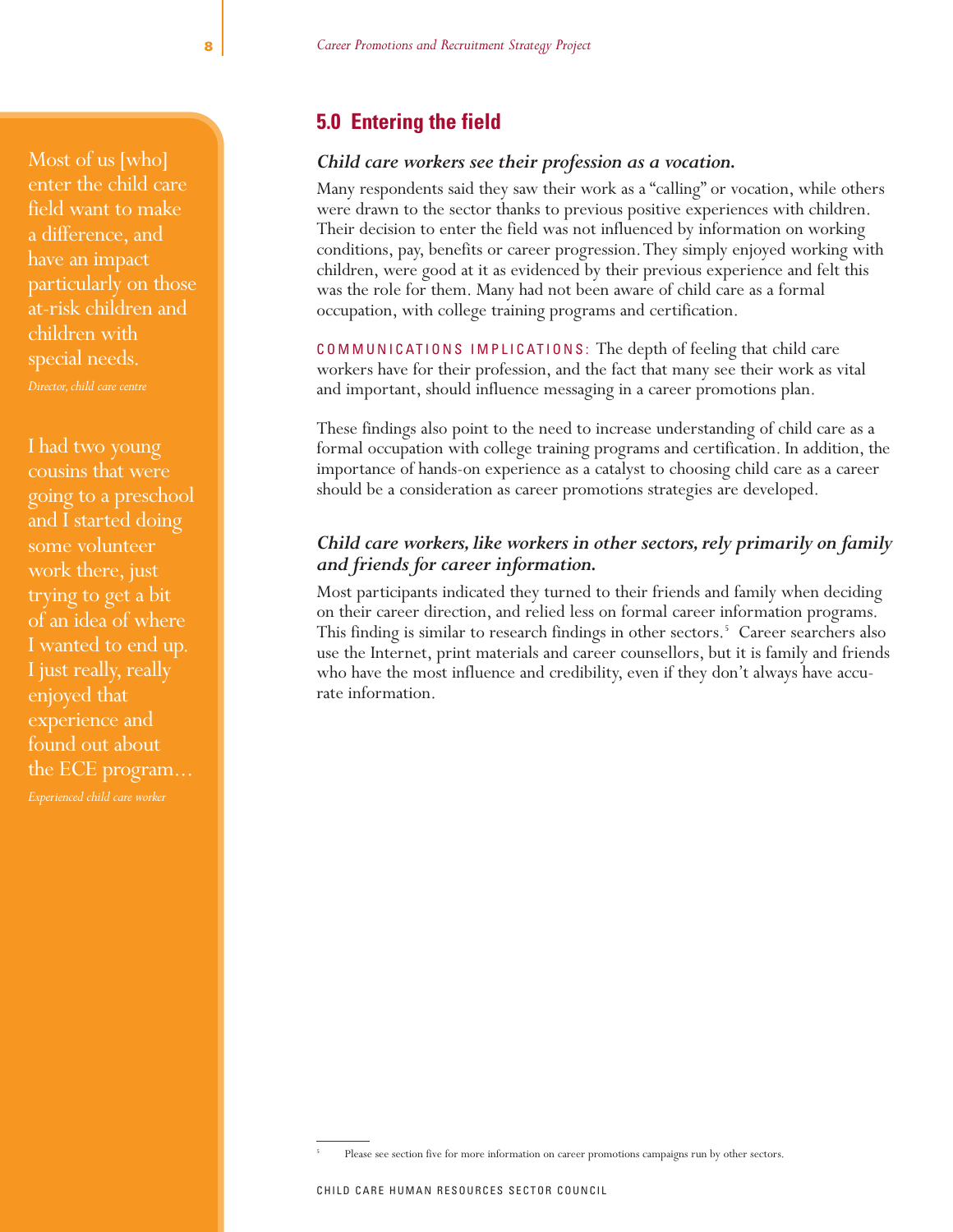# *The level of education required to become an ECE is not well understood,even by guidance counsellors.*

There is a widespread lack of understanding about the specialized knowledge required to work as an ECE — even on the part of guidance and career counsellors.

Many guidance and career counsellors were surprised at the training and education that ECEs have. Counsellors are also among those who are generally unaware of the level of training required in each province/territory, and of the academic requirements and demands of ECE programs.

However, counsellors are aware of the low pay and difficult working conditions in the sector.

COMMUNICATIONS IMPLICATIONS: Career counsellors are key influencers for high school students, and for the career changers and immigrants they counsel. Efforts should be made to ensure that counsellors have an accurate understanding of child care, the role of an ECE, and the education required to obtain the designation.

#### *There is no clear career ladder in child care.*

Career planning is not helped by the fact that there is no consistent system of training and remuneration across the country.This is because child care is regulated by the provinces and territories and there is no pan-Canadian approach. In addition, there is no direct correlation between education levels and career progression.Taken together, these factors make it difficult to clearly explain the benefits of an ECE designation to someone considering a career in the sector, particularly since one can work in the sector without it.

However, given the specialized training behind an ECE diploma, those with the designation find themselves with many career options. Unfortunately, some of those options take them outside the child care field.

The exception to this situation seems to be where wages have increased. For example, in Saskatchewan the provincial government has provided funding to increase starting salaries and pay back pay to existing workers.This has had an impact on how the sector is being perceived.

COMMUNICATIONS IMPLICATIONS: It is difficult for those considering early childhood education as a profession to understand what the opportunities for career progression might be and therefore to picture themselves working in the sector. Creating tools and activities that illustrate opportunities for career growth and progression in the sector should be considered when developing career promotions initiatives.

Sometimes those going in the diploma program are a bit naive and think it's going to be easy and simple when actually it's one of the highest course loads.

Guidance counsellors don't recognize the academic requirements.The program has long class hours, reading, academic assignments.

Counsellors steer students who are not passing academically, but are "good with children" into the ECE program.

I don't think many people see child care as a "career". They understand that it can be rewarding work but don't see that it could lead to other options, i.e. [becoming] a director.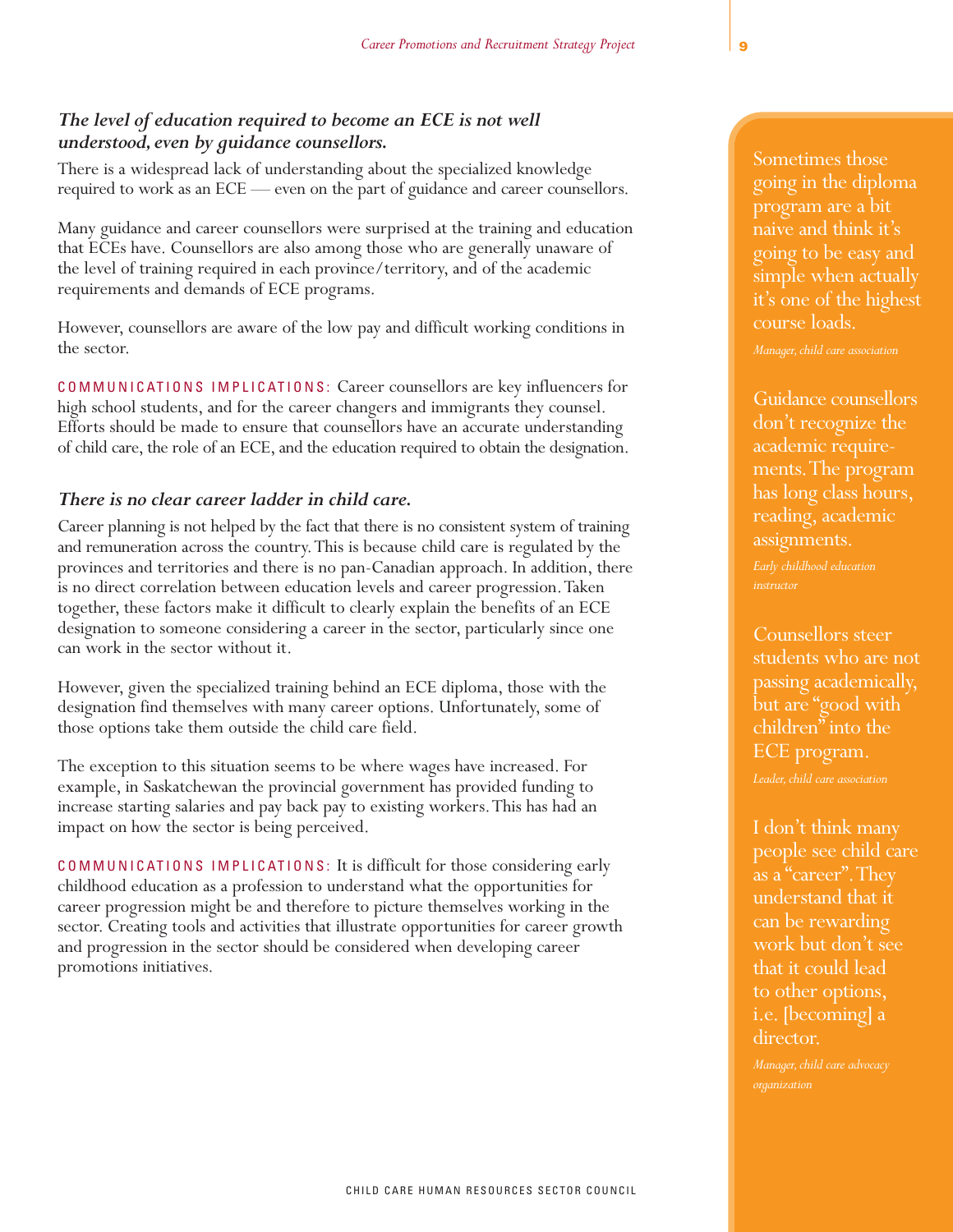There is not much of a career ladder [in child care, since] organizational charts are quite flat.There is no recognition for extra education or training with higher

Whether you work with a diploma or a PhD [in child care] you get paid the same, but in nursing the pay scale goes up as credentials go up. ECE doesn't have that because of the complex funding structure.

*Child care advocate*

Those who are diploma students go into the field and in a graduating class of 40, 25 will go to work in licensed child care.The others use it as a stepping stone for further study, others work in other provinces where higher wages are available.

# *The child care profession has recruitment competition from other "helping"professions such as teaching,social work and nursing.*

As is the case for child care, teaching, social work and nursing generally attract women, require post-secondary education, are regulated at the provincial/territorial level and are considered "helping" professions that involve providing support and caring for others.Too many times, according to respondents, early childhood education comes up short when compared to these three sectors.

Other helping professions have undertaken recruitment campaigns and made information available on various websites about the benefits of entering their fields. For example, nursing licensing bodies and associations offer information on why one should consider becoming a nurse. Key messages focus on making a difference ("Save a life. Touch a heart. Make a difference."<sup>6</sup>); the value of the work ("Never let anyone tell you it'll be easy... just worth it." <sup>7</sup> ); and the variety of career options ("Whatever your interest, nursing has something for you!"<sup>8</sup>).

A recruitment campaign booklet for the social work profession<sup>9</sup> addressed the issues that trouble career changers with topics such as "I'm too old to start again", "I've been out of school for too long", and "What will it be like when I begin my job as a social worker?". Complementing the booklet was a self-assessment quiz to determine readiness for the profession and profiles of those already in the sector as examples of work variety.

Every provincial and territorial government has information on its web site about becoming a child care worker. Many child care associations, and some colleges, have run campaigns promoting careers in the sector. For example:

- The Government of Manitoba ran a radio campaign about increases in provincial funding for ECE salaries.The campaign encouraged listeners to consider studying for an ECE.
- The Government of Newfoundland and Labrador produced a brochure outlining what is involved in early childhood education and how to become an educator.
- Aurora College in the Northwest Territories produced a poster and brochure promoting its ECE programs.

COMMUNICATIONS IMPLICATIONS: A career promotions campaign for child care will need to stand out from those of other, similar professions.The campaign should take into account work already done and build on messages already created, where appropriate.

<sup>6</sup> College and Association of Registered Nurses of Alberta.

<sup>7</sup> College of Registered Nurses of Manitoba.

Association of Registered Nurses of Newfoundland and Labrador.

Government of NWT, Health and Social Services.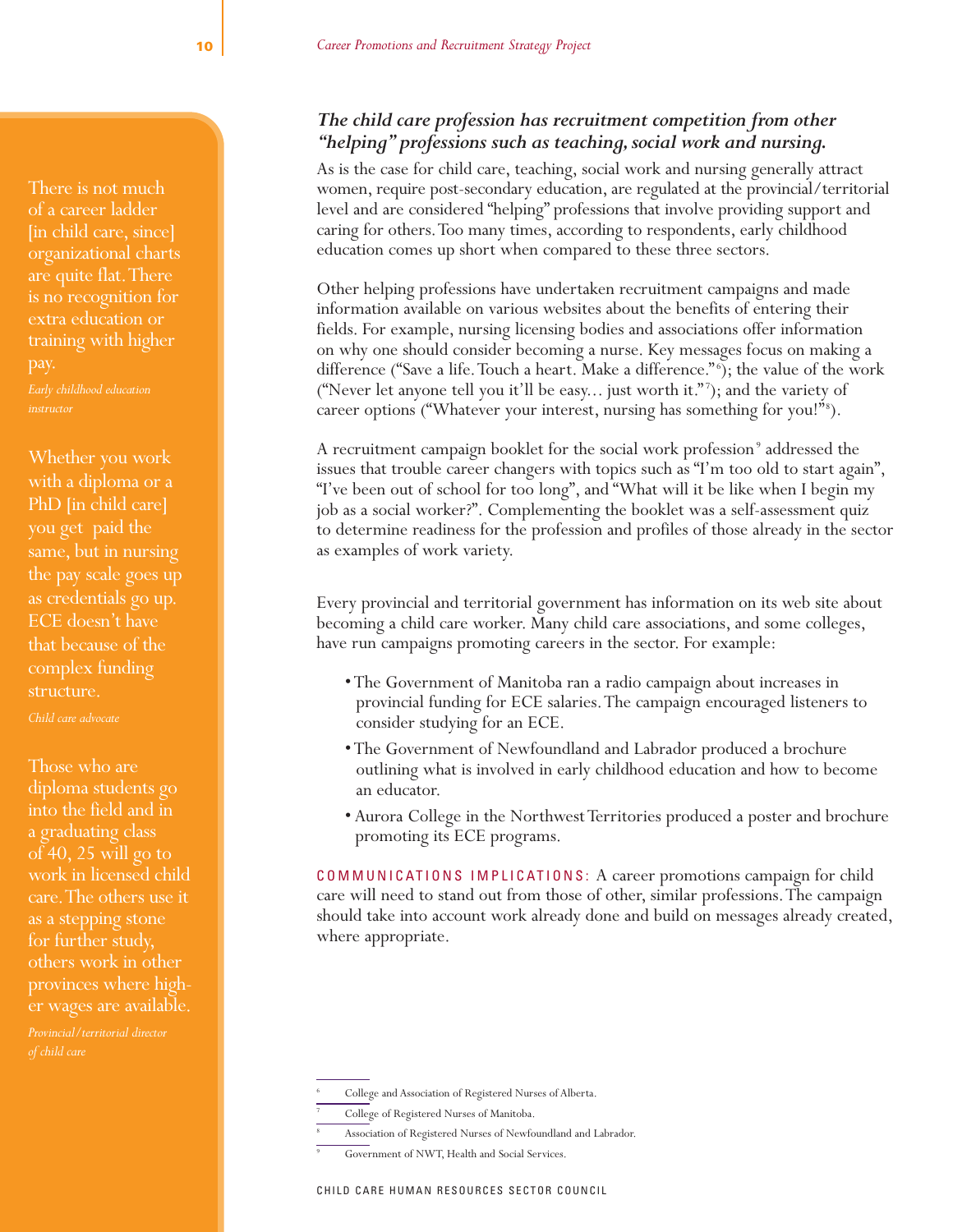# **6.0 Potential sources of recruitment for the sector**

There are several potential sources of recruitment for the sector.

*Immigrants* with an interest in the "helping" professions could be good candidates to enter the sector.The research indicates that those already working in child care would be supportive. Current Canadian immigration policies work in favour of those with professional training and advanced education. However, new Canadians face a number of challenges in terms of entering the child care sector, including language and cultural barriers, job search skills, and recognition of their prior work experience and education.

Currently no national system exists for recognizing and assessing the prior work and learning experiences of new immigrants who want to work in child care. However, at a regional level various organizations have undertaken their own work in helping to integrate new Canadians into the profession.

It should be noted that immigrant men did not respond well to the idea of a job in the child care sector, largely because of cultural norms. In addition, the education requirements linked to regulated spaces in some jurisdictions would make it very difficult for immigrants living in those areas to enter the sector. Unfortunately, those jurisdictions (British Columbia and Ontario) are also where the largest number of new Canadians live.

*"Career changers"* were also identified as a logical source of recruitment.They include women returning to the workforce, retirees from other professions, and adults considering a career change. Career changers face similar challenges to those faced by immigrants, given that provinces such as Ontario require two years of post-secondary education in order to work in child care.This can be difficult for someone with limited resources or already employed. However, this challenge can be eased in part when regulations permit child care workers to work in the sector before they get their designation.This allows them to get some job experience and earnings before committing to post-secondary education. In some college programs, credits are given for work experience in the field, which can further shorten the course requirements for mature students.

*Young people* are the traditional — and most successful — source of recruitment for the sector. Many have had first-hand experience with child care workers, and therefore have a good idea about what is involved.

There is a *growing demand for First Nations, Métis and Inuit child care professionals*, particularly in Western Canada; significant cultural characteristics would need to be taken into account when promoting the profession.

Many interviewees and focus group participants said they would like to see more *men* working in the sector. However, there are a number of cultural barriers working against this group, including salary expectations, societal concerns, and the cultural stereotype of women as the primary caregivers for children.

George Brown has a program that supports new Canadians entering the sector, which is a good thing because child care facilities should reflect society and the families that are being served by the facilities.

For people working in day homes [who] want to go on to [early childhood] teaching, for example, it's a logical step.A lot of them go in and apply to university as mature students, and student status and the fact that they have had this experience as way to open the door and replace the academic requirements.

For the first time, this generation of new parents has grown up in the child care attempting to recruit them into the sector, hand experience... this is the first time that we've been able